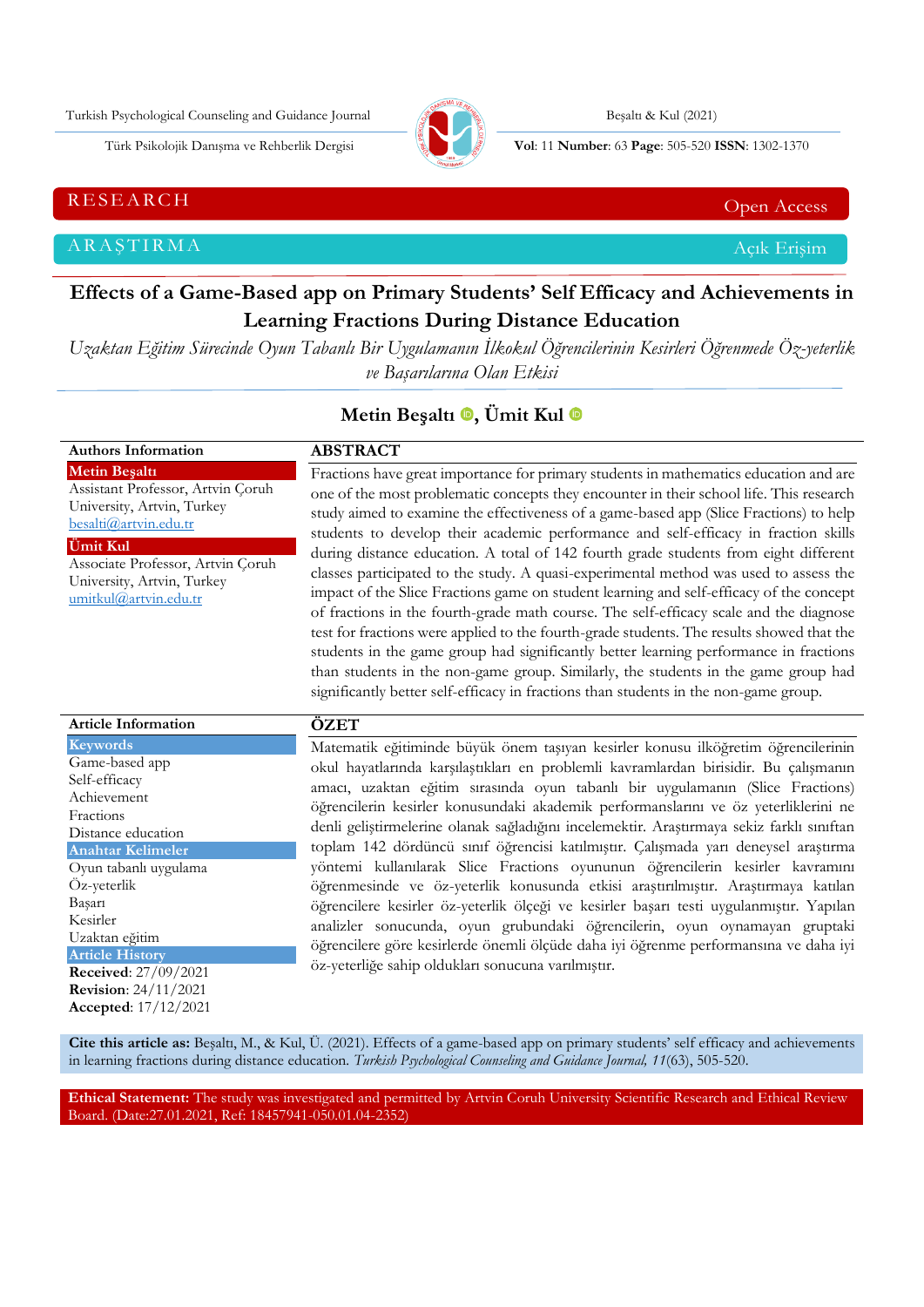# **INTRODUCTION**

Fractional concepts in mathematics education are difficult and complex to understand for both students and adults (Hecht et al., 2007). It is one of the abstract concepts that form the basis of daily life issues relevant to rational numbers and problems (Charalambous & Pitta-Pantazi, 2005; Naiser et al., 2004) and that students encounter for the first time in school life (Olkun & Toluk-Uçar, 2014). It is known that the concept of fractions was used to describe amounts less than one whole in a variety of civilizations since ancient times (Cajori, 1999). Today, the topic of fractions is included in almost every stage of formal education. In fact, the concept of the fraction begins in the pre-school period with quarter and half concepts, with awareness of whole and half fractions in 1st grade of primary school, and then the association of quarters with whole and half concepts given in 2nd grade. In 3rd grade, the part-whole relationship is emphasized and concepts related to fractions are described and the unit fraction concept is considered to reinforce the relationship between numerator and denominator and finally, in 4th grade, students are expected to define and use simple, combined, and whole number fractions. Additionally, the objective of the 4th-grade curriculum is to add and subtract fractions with equal denominators (MEB, 2018). Early fractions difficulties seen in schools are a significant indicator for future achievement in mathematics (Watts et al., 2014). In this sense, fraction plays an important role in enhancing mathematics topics such as algebra or geometry and in high functioning skills for a productive and successful life (Bailey et al., 2012; Haser & Ubuz, 2003; Siegel et al., 2010; Siegler et al., 2013; Aksu & Konyalıoğlu, 2015). However, it is well known that students, and even teachers, experience a range of difficulties in learning fractions, such as having misconceptions about whole numbers as decomposable units (Ni & Zhou, 2005), misunderstanding the part-whole notion of fractions (Brousseau et al., 2004), and conceptual and procedural understanding of fractions (Gabriel, et al., 2013) which are associated with many mathematical concepts (Hecht & Vagi, 2012; Lortie-Forgues, et al., 2015). Due to the structural diversity and complexity of fractions, it is a process that requires time and careful planning for student conceptual learning at every school level (Alacaci, 2015; Pesen, 2007).

Developing students' self-efficacy beliefs and learning achievement has been viewed as a challenging issue in mathematics education (Peters, 2013; Soylu & Soylu, 2005). Researchers have attempted to cope with this issue by offering effective teaching approaches or digital tools in traditional teaching environments (Hung et al., 2014). As the impact of developments in technology on education becomes more widespread, learning environments and instructional contents have begun to be designed in a way that is independent of time and space. Due to the difficulties experienced related to fractions and the importance of fractions in the curriculum, educators and teachers have oriented toward discovering new technological devices such as iPads, smartphones, and Kindles to make this concept more meaningful for students. In fact, findings obtained from studies in the literature show that with the popularization of mobile devices, the number of studies on mobile learning is increasing every year, are beneficial, and can be used for learning and teaching mathematics. Most research supports the idea that the effective use of mobile tools can improve mathematics teaching and increase the academic performance of students (Musti-Rao & Plati, 2015; Zhang et al., 2015). Additionally, the use of mobile technology is unavoidable due to advantages like visualization of fractions, the ability to make changes to the visual representations through technology, and the ability to learn at an individual pace (Bruce & Ross, 2009; Suh & Moyer-Packenham, 2008). Through the use of the game-based mobile application in education, it is more convenient to explain mathematical concepts with interactional multiple representations (Riconscente, 2011). Mobile learning provides important opportunities for students to meet the individual differences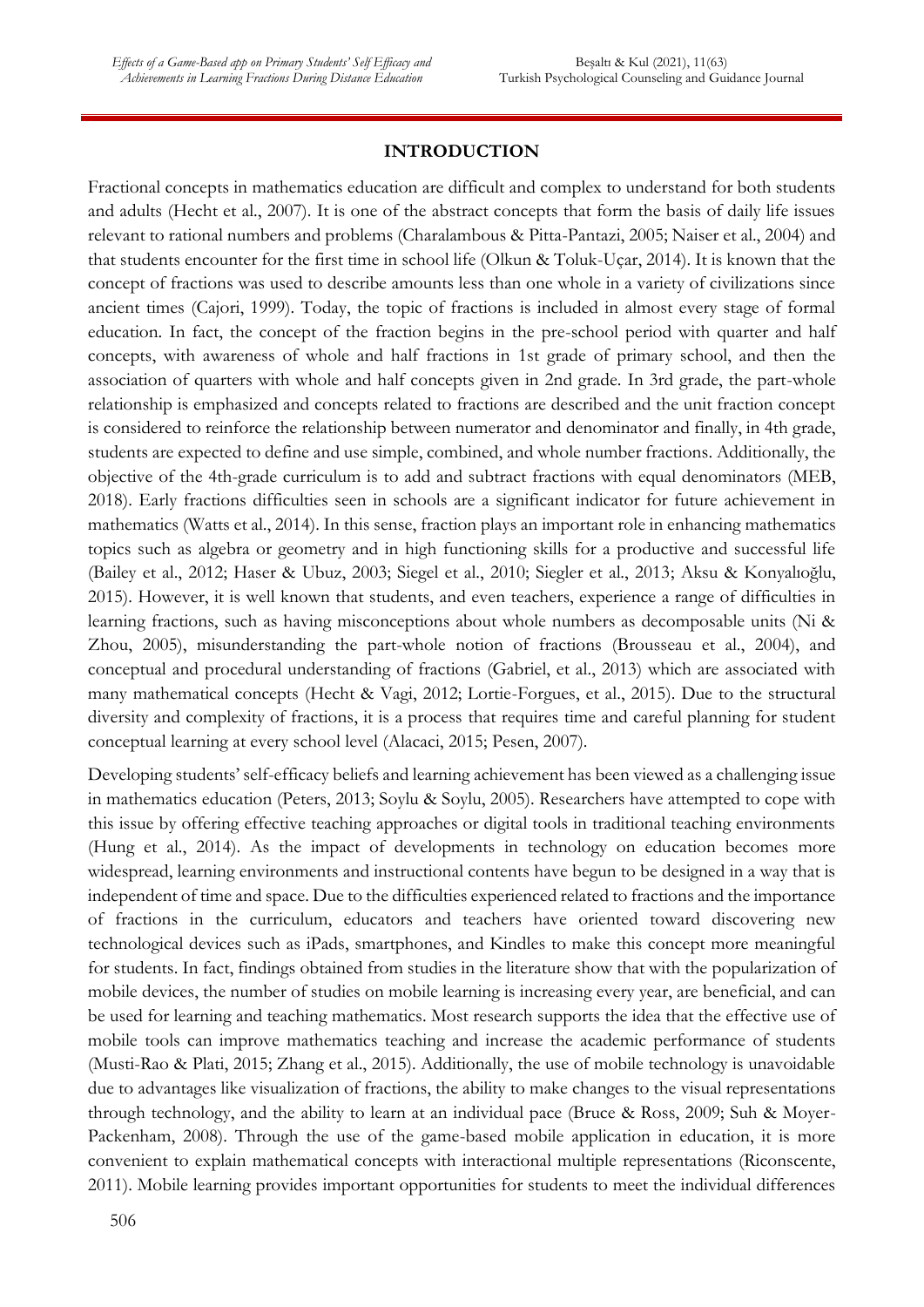and needs of students in a challenging subject such as fractions. Therefore, the Slice Fractions is an awardwinning fraction game and is an incredibly fun way to learn fractions. In this context, the question that comes to mind is "how a game-based mobile application (Slice Fractions) affects the academic achievement and self-efficacy of fourth-grade students' learning about fractions in comparison with traditional instruction? In order to answer this question, first of all, studies that focus on the importance of fractions in learning and the use of mobile learning in mathematics education have been compiled by reviewing the relevant literature and presented to support the theoretical background of the study.

### **Theoretical Framework**

### **Fractions and Self-Efficacy**

Fractions have great importance for primary students in mathematics education and are one of the most problematic concepts they encounter in their school life. Despite this importance, theoretical and empirical-based studies reflect that students and even teachers have some misconceptions and difficulties about fractions for a variety of reasons, factors may be listed as; natural number bias (Van Hoof et al., 2018), symbolic representation (DeWolf et al., 2015), teaching form of fractions (İpek et al., 2005), learning with a rule-based approach (Bulgar, 2003), not perceiving a fraction as a number but seeing it as a certain portion/amount of a shape/whole (Kerslake, 1986), perceiving the numerator and denominator of fractions as two different whole numbers (Cramer & Whitney, 2010; Siegler et al., 2011), inability to distinguish parts with equivalent value to the whole (Haser & Ubuz, 2003) and fractions having more than one meaning (Dickson et al., 1993).

In order for students to have a sturdy foundation for the fraction concept, it is necessary to concretize and visualize how fractions work. After teaching natural numbers at the primary school level, when fractions begin to be taught, especially, students experience difficulty understanding the topic; this situation creates an effect on the students' performance, self-efficacy, and attitudes about fractions (Soylu & Soylu, 2005). Related to this, when a student is learning a topic, high self-efficacy related to that topic is crucial for learning. Bandura (1982) expressed the self-efficacy concept as personal judgments related to what a person can do if they encounter a probable situation. According to Kauchak and Eggen (1998), the self-efficacy beliefs of an individual are a good motivation component for learning. People with high self-efficacy beliefs about any topic were identified to expend more effort to succeed in the process of working at something and did not immediately give up to succeed at the work (Bonne & Johnston, 2016). Contrary to this, people with low self-efficacy beliefs feel stressed in the process of succeeding at something and are said to be aggressive in situations (Bandura, 1997). People are expected to have strong self-efficacy beliefs to reveal competency in learning processes and not to experience negative feelings. If it is considered that the topic of fractions is generally a complicated concept for students, promoting the self-efficacy of students about fractions carries great importance in the name of changing this idea.

Research shows that when the fraction concept is not learned well, it negatively affects the learning of other topics in mathematics like rational numbers, decimals, and percentages, ratio and proportions, operations with fractions, algebraic expressions, and equations (İpek et al., 2005). For this reason, developing fractions sense is very important for basic mathematics education (MEB, 2018). In order to resolve difficulties experienced by students in fractions teaching and to support better comprehension of the concept of the fraction, the use of multiple representations is recommended (Cramer et al., 2008; Eroğlu, et al., 2019). According to Pesen (2007), the 'part-whole' relationship concept is very important when teaching fractions. Sowder (1995) stated that comparisons of part-whole in fractions involve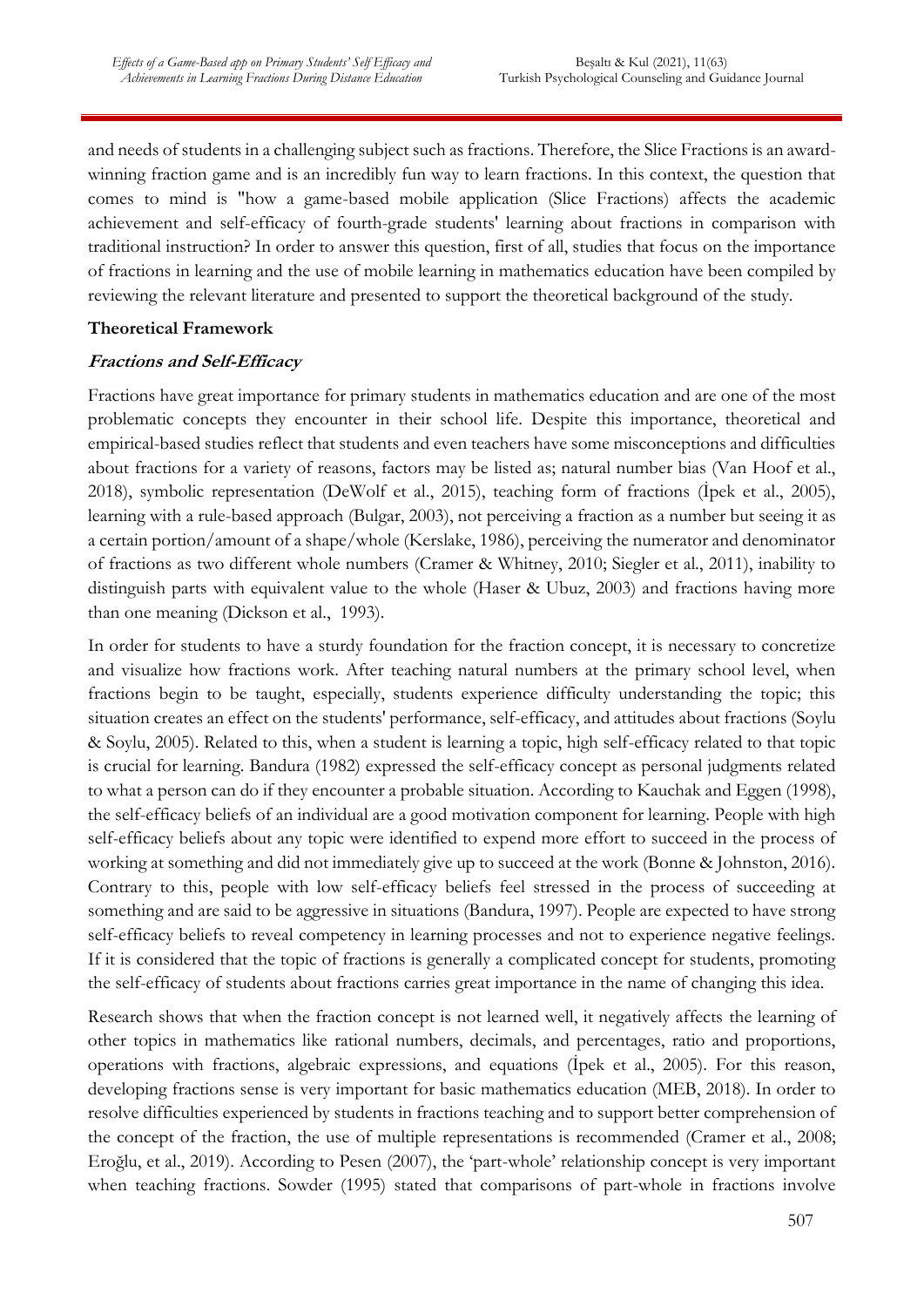physical or mental actions. There is no limitation about the area, length, and cluster models that can be used to show the part-whole relationship. Cramer et al. (2008) and Olkun and Toluk-Uçar (2014) stated that circle-rectangle area models were effective to show this relationship. Additionally, when students perform comparison and ordering processes for fractions, they need to be aware that they are working with a 'whole' with the same dimensions. Misunderstanding of this concept will cause errors in comparing and ranking fractions. For this reason, rather than passing over symbolical representation quickly before developing a conceptual understanding, it is important to develop number sense related to fractions which students have less probability of forgetting (Jones, 2012; Lamon, 2012).

# **Mobile learning (The Use of Game-based app in Education)**

Game-based mobile learning is becoming very popular because they improve learners' achievement in mathematics (Fabian et al., 2016). In addition to this, game-based apps offer entertaining activities, learners' motivation on task was developed, and it encouraged students to learn problematic topics (Carr, 2012). With regards to the feature of digital games, these games, such as Slice Fractions (one of the apps to teach the notions of the fraction to students who are the age of 8-12), might help them to increase mathematics learning by developing their self-efficacy beliefs for attempting to solve a problem over and over when they are not successful. Playing digital games develops the enjoyment and interest of students in learning mathematics (Cyr et al., 2019). Moreover, these game-based apps could be utilized as virtual manipulatives (Riconscente, 2013).

Berch and Mazzocco (2007) stated that conceptual understanding and fraction sense are interchangeable, and interacting with mathematics games has the potential to develop mathematical skills. One of the methods assisting in developing fractions sense is the use of manipulatives and pictorial representations of fractions (Long et al., 2015). In this sense, breaking up sections, gluing, and overlapping activities are frequently used with technological tools or a variety of geometric shapes. In this context, it is important to ensure meaningful learning with concretization and modeling through multiple representations of abstract concepts like fractions by students (Van de Walle et al., 2013).

There are limited studies in the literature assessing the effect of the game-based app about fractions on 4th-grade students' learning achievements and self-efficacy. For example, the semi-experimental study by Cyr et al. (2019) identified that a mobile-based slice fraction game positively contributed to student success about fractions. Additionally, they revealed that learning was more affected compared to other traditional methods and that it played a potential role in making the teaching-learning process more efficient. Another positive aspect of mobile learning appears to be the role in making it easier to learn abstract concepts by concretization (Lee, 2010). In this sense, mobile-based applications are a very important material in the sense of the efficiency of the learning environment. A study by Masek et al. (2017) found that the experiment group with access to games in addition to direct teaching received higher points compared to control group students. When students with lower levels of fraction skills are examined especially, students with access to games appeared to have larger developments in skills.

There are a limited number of studies on the effect of using a game-based application on students' achievement and self-efficacy in Turkey. Thus, more attention has been directed in general towards students' attitude, motivation, perception of the use of mobile technology in the mathematics context. Riconscente (2013) expressed that there is no study including controlled experiments that assessed the effectiveness of a game-based mobile app for increasing learning outcomes. Based on all of these, in this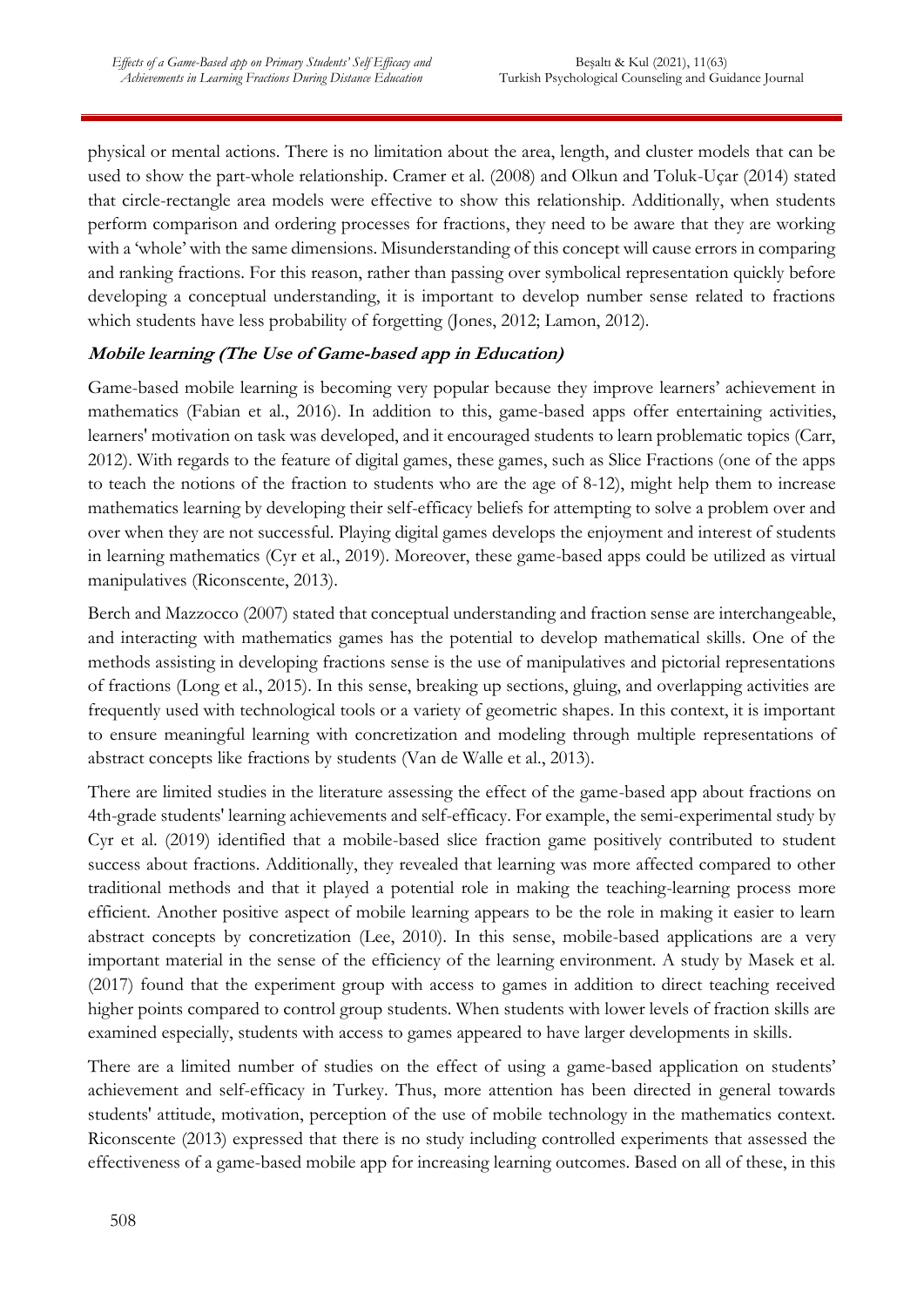study, the aim was to use a game-based mobile application in the distance education process to ensure concretization and meaning through multiple representations or modeling of abstract concepts with technology, which has an important place in the lives of students today. In line with this aim, the facility to use a digital game called slice fractions ensuring the opportunity to associate the fractions topic in teaching with mathematics in the daily life of students with distance education was provided. For this reason, the effect of a game-based application developed for the fractions subsidiary learning area, one of the basic concepts included on the 4th-grade mathematics lesson curriculum, on academic success and self-efficacy related to the mathematics of students was investigated.

# **The Purpose of the Research**

Within the scope of this research, it will be investigated how a game-based application in the distance education process affects the academic achievement and self-efficacy of fourth-grade students' learning about fractions. In line with this aim, answers to the following questions were sought:

(1) What is the development of academic performance and self-efficacy about fractions of 4th-grade students in the experimental group?

(2) What is the development of academic performance and self-efficacy about fractions of 4th-grade students in the control group?

# **METHOD**

# **Research Model**

In this study, the quasi-experimental method was used to assess the impact of the Slice Fractions game on student learning and self-efficacy of the concept of fractions in the fourth-grade math course. The objective of the unit was to educate the students learning of the concept of fractions. For this purpose, a quasi-experimental design with experimental-control groups was used. The quasi-experimental method is one of the methods commonly used in educational research (Cohen & Mannion, 1994). The purpose of this method is to test how the change seen in one group is different from the change in the other (Büyüköztürk, et al., 2008). The independent variables were the different types of learning, while the dependent variables were learning achievement and self-efficacy scores on learning fractions. The selfefficacy scale for fractions and the diagnose test for fractions were applied to the 4th-grade students in both the experimental group and the control group before the subject of fractions was explained. The change in students' achievement and self-efficacy regarding fractions was examined.

In this study, two different types of math classes were compared. A total of four traditional classes were assigned to the control group (non-game group) and four-game classes assigned to the Slice Fractions experimental group (game group). A total of eight classes included the same learning objectives and content.

Based upon the literature review, the following hypothesis formulations were tested:

- Students in the game group would have significantly better performance in learning fractions than students in the non-game group.
- Students in the game group would have significantly better self-efficacy in fractions than students in the non-game group.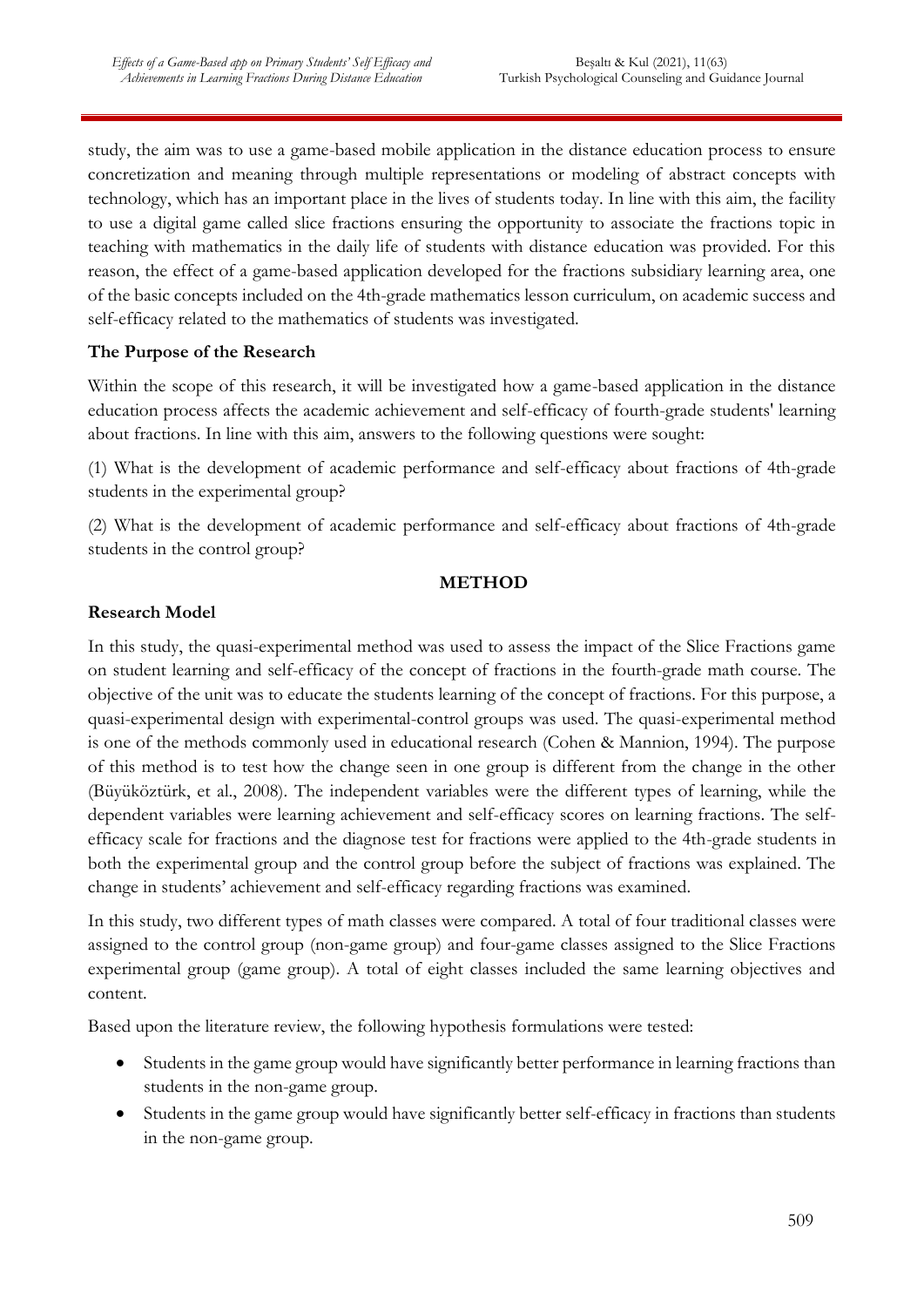# **Participants**

The participants were randomly selected from the primary schools in the city of Artvin, located in the northeastern part of Turkey. In total, 142 fourth-grade students (64 boys and 78 girls) from eight different classes agreed to participate in this study. All participants were aged from 10 to 11 years old. They also had the same learning objectives and content related to fractions during the study. Each class was randomly assigned to one of the following groups: the traditional non-game group (4 classes) and the game group (4 classes).

# **Ethical Statement**

All procedures performed in studies involving human participants were in accordance with the ethical standards and with the Helsinki Declaration and its later amendments or comparable ethical standards. Informed consent was obtained from all individual participants included in the study. In line with this, the study was permitted by Artvin Coruh University Scientific Research and Ethical Review Board.

# **Material**

**Slice Fractions Game**: The participants in the game group interacted with Slice Fractions game during the study. The game was developed by a team of learning experts from the University of Quebec in Montreal. The main purpose of the game was to increase students' understanding of abstract and symbolic elements of fractions. By playing the game, students were expected to learn the following concepts;

- Part-whole partitioning: Understand how to slice one whole into equal shares
- Fraction symbols: Understand that a numerator counts as equal parts.
- Fraction reading: Understand how to read fractions.
- Numerator / Denominator notation: Understand how to use numerator and denominator
- Pie charts: Understand how to use pie charts to represent fraction values.
- Fraction equivalence: Understand how to use equivalent fractions.
- Fraction ordering: Compare fractions successfully
- Fraction addition: Understand how to add additional block fractions to ice block fractions

In the game, students must move a woolly mammoth forward by removing obstacles that block its path to find its family. To do that, they must slice through pieces of ice and lava. Students must figure out on their own how to associate equivalent parts of ice and lava to clear out the mammoth's path (See Figure 1).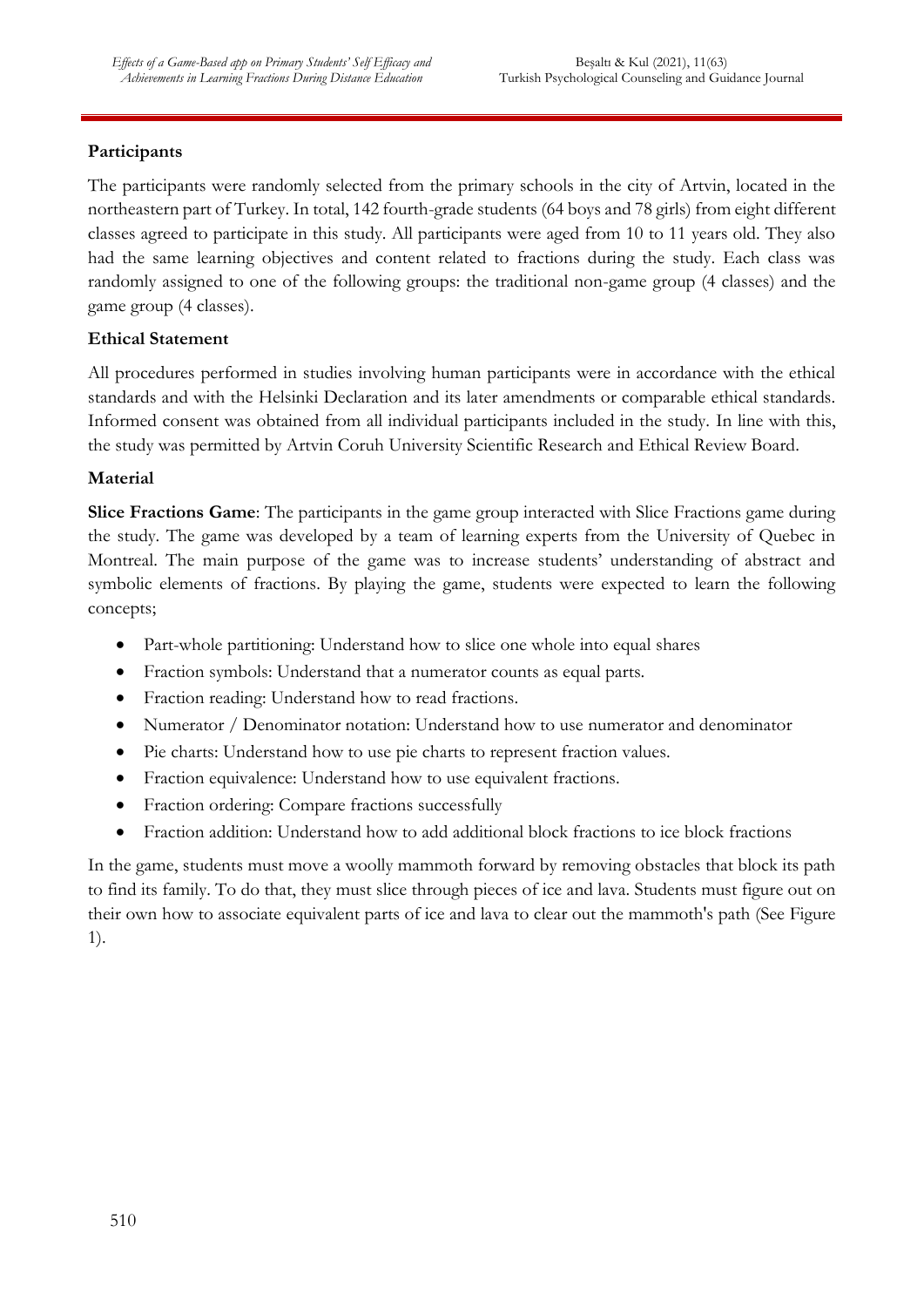

**Figure 1. Example of different levels showing the game's progression**

# **Instruments**

**TIMMS Knowledge Test.** The pre and post-knowledge test questionnaires about fractions were designed to assess students' knowledge of fraction concepts during the study. The questions were picked from the Trends in International Mathematics and Science Study (TIMMS) exams for 4th grades from 2011 to 2019. The knowledge test included 15 multiple-choice questions on fractions concepts, which were derived from both the learning objectives of the course and the concept of the Slice Fractions game. To adequately measure student progress, the same questions with different orders were used in both pre and post-tests. Therefore, students in both classes would need to remember the same information to be able to answer the knowledge test questionnaires.

Self-efficacy Scale. In this study, a scale of self-efficacy of primary school students towards fractions developed by Uz (2018) consisting of 18 items under 4 sub-dimensions in total was used. This scale is a Likert-type scale with 5 options consisting of never, occasionally, sometimes, often, and always. The researchers gave the final version of the scale at the end of three stages. In the first stage; 24 items were created and data were collected with 300 students. In the second step; 3 items were removed and the 21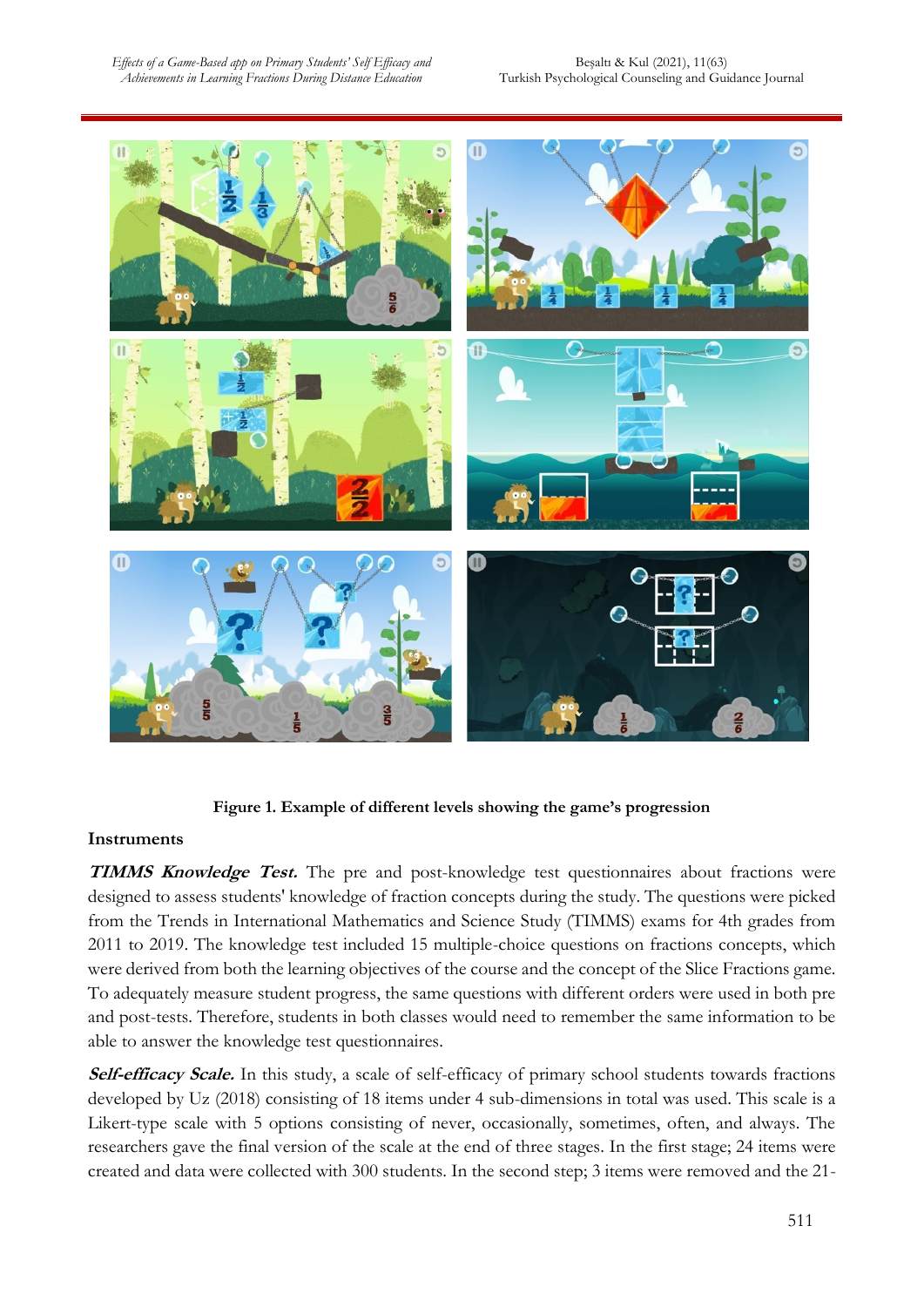item version was applied to 400 students, and in the third stage, exploratory factor analysis was conducted to assess the validity and reliability of the scale. As a result of the Factor Analysis, 3 items were removed from the scale; It was determined that the remaining 18 items explained 48,557% of the total variance and gathered in 4 factors. Cronbach's Alpha index was calculated for the reliability of the 18-items scale whose validity had been approved and it was found 0,812 for the whole scale. As a result of the analysis, a 3-dimensional, 16-item scale with proven validity and reliability has emerged with Cronbach Alpha values of .85, .69, .53, and .50, respectively.

# **Procedure**

The participants of the study were chosen from eight fourth-grade classes from primary schools located in Artvin. These 8 classes were randomly assigned the following conditions: the traditional non-game group (regular teaching) or the game group (regular teaching + playing Slice Fractions game). By the time this study was conducted, all lessons were delivered via online learning platforms due to the COVID-19 pandemic. Before the teachers started to fractions unit, the students completed the web-based pre-test questionnaire individually in synchronized online classes. After completing the pre-test questionnaire, all students in both groups started to take lessons about fractions. In the game group, the teachers asked their students to download Slice Fractions game to their smartphones or tablets. They provided detailed information about the game. The traditional group had no additional learning materials while the game group played the Slice Fractions game. For groups playing the game, students had four separate one-hour periods to complete as many levels as possible (1 hour per week for 4 weeks).

# **Data Analysis**

To investigate the potential differences between the control (non-game) and the experimental (game) groups regarding the learning performance and self-efficacy in fractions collected in the pre-test questionnaire, Levene's test of homogeneity of variances was performed. After investigating the potential differences of the two groups before the intervention, the paired-samples t-test was used to investigate the effectiveness of both learning methods on students' knowledge and self-efficacy of fractions. Finally, the repeated measures of ANOVA test was used to illustrate the main and interaction effects on the variables. All of the analyses were performed using the SPSS 19.0 application with a significance level of 0.05.

#### **RESULTS**

# **Comparison of the two groups with regard to the knowledge tests**

The first purpose of this study was to explore the effectiveness of the game-based app in terms of improving the learning performance of the students in fractions. In each knowledge test questionnaire (pre-test and post-test), the students could score up to 15 points. The mean values and standard deviations of the pre-test scores were 8.93 and 3.43 for the non-game group, and 7.17 and 3.68 for the game group. The analysis of Levene's test showed that there was no statistically significant difference between the two groups with,  $[F(1, 140) = 0.925, p = 0.338]$ . Therefore, this indicates that the two groups of students had equivalent prior knowledge before the intervention.

The results for the paired-samples t test showed a statistically significant difference for both groups with  $[t = -2.61, p = 0.01]$  between the pre-test (M = 8.93, SD = 3.43) and the post-test (M = 9.76, SD = 3.46) for the non-game group and  $[t = -10.39, p = 0.00]$  between the pre-test  $(M = 7.17, SD = 3.68)$  and the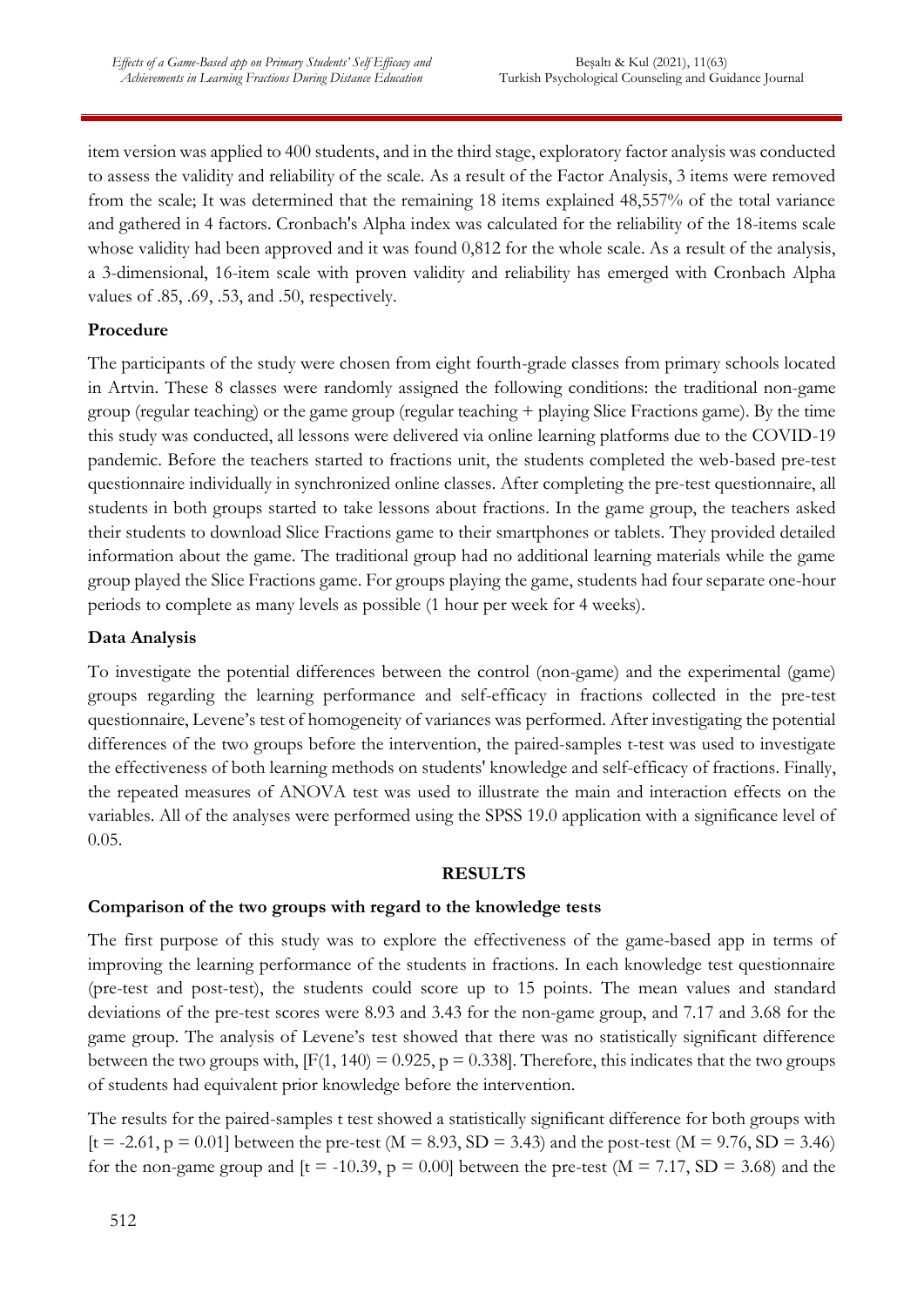post-test ( $M = 12.11$ ,  $SD = 3.00$ ) for the game group respectively. Consequently, it can be concluded that the students in both groups gained some new information during the two types of classes.

Finally, the results of the repeated measures of ANOVA indicate a significant main effect of time, F(1,142)= 585.80, p=0.001,  $n2=0.580$ ; a significant interaction effect of group learning by time, F(1,142)= 298.29, p=0.001,  $n2=0.429$ . Thus, it can be concluded that there was a difference in the students' learning performance before and after exposure to group learning as measured and indicated by the pre-test and post-test scores of the students' learning of the fraction concept. The results showed that there was an interaction between group learning and test time. Thus, these findings imply that gamebased intervention had a significant impact in improving students' learning performance.

# **Comparison of the two groups with regard to the self-efficacy tests**

The second purpose of this study was to explore the effectiveness of the game-based app in terms of improving the students' self-efficacy in fraction skills. In each self-efficacy scale test (pre-test and posttest), the students could score up to 90 points. The mean values and standard deviations of the pre-test scores were 57.79 and 9.26 for the non-game group, and 56.47 and 10.53 for the game group. The analysis of Levene's test showed that there was no statistically significant difference between the two groups with,  $[F(1, 140) = 1.608, p = 0.112]$ . Thus, this shows that the two groups of students had equivalent selfefficacy scores towards the fraction skills before the intervention.

The results for the paired-samples t test showed that there is no statistically significant difference for non-game groups with  $[t = 1.17, p = 0.245]$  between the pre-test  $(M = 57.79, SD = 9.26)$  and the posttest ( $M = 59.16$ ,  $SD = 11.00$ ) for the non-game group. However, the results showed a statistically significant difference for game groups with and  $[t = -3.08, p = 0.003]$  between the pre-test (M = 56.06,  $SD = 10.37$ ) and the post-test (M = 63.87, SD = 9.49) respectively. Therefore, it can be concluded that the students' self-efficacy towards learning fractions increased in game groups.

Finally, the results of the repeated measures of ANOVA indicate a significant main effect of time, F(1,142)= 1476.6, p=0.001,  $\eta$ 2=0.232; a significant interaction effect of group learning by time, F(1,142)= 726.4, p=0.001,  $n2=0.180$ . Thus, it can be concluded that there was a difference in the students' self-efficacy scores before and after exposure as measured and indicated by the pre-test and post-test scores of the students' self-efficacy of the fraction concept. Thus, these findings imply that game-based intervention had a significant impact in improving students' self-efficacy in fractions skills.

#### **DISCUSSION**

This research aimed to examine the effectiveness of a game-based app (Slice Fractions) to help students to develop their academic achievement and self-efficacy during distance education. According to the findings of the study, it was seen that the success scores of the experimental group students who received a game-based mobile application-supported education in addition to distance education lead to a higher increase in the subject of fractions than the control group students who only received distance education, and the students' level of comprehension of this subject increased. In addition, it was found that the mathematics course carried out with the digital video game-supported educational activities had a positive effect on the students' self-efficacy beliefs about fractions. As a result, it was determined that the experimental group students showed a significant difference in their self-efficacy beliefs and academic achievements about fractions, which is one of the important topics in mathematics.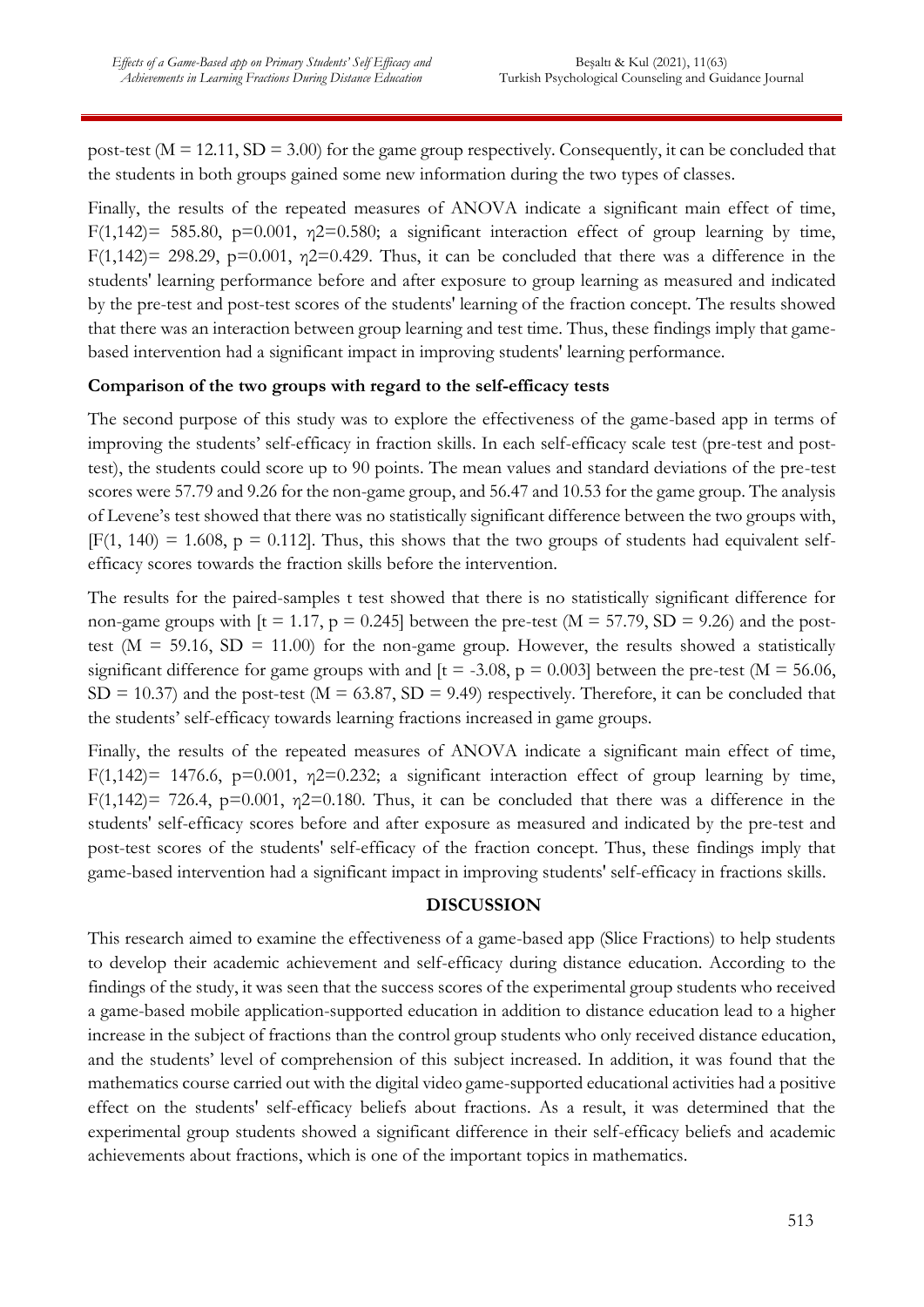These results are similar in terms of the positive contribution to the learning outcomes of the students to previous studies that have examined the effectiveness of using a game-based app in mathematics education. For instance, As stated in the studies of Cyr et al. (2019), the mobile compatible digital video game, which provides active participation and allows multiple displays, offers students effective learning in an educational process. It is even stated that because of this process and its advantages, educational games are being used more as complementary teaching tools for mathematics education. In addition, in this study, it was revealed that the use of the game caused a significantly greater increase in learning compared to the traditional teaching without the use of games. As one of the reasons for this, educational games create cognitive conflicts in individuals and put users in a state of imbalance (Annetta, 2010). Learning results from the resolution of these conflicts. From Piaget's point of view, learners use these new experiences and relate them to previous knowledge so that they can absorb new knowledge (the concept of fractions). It has been stated that the Slice Fractions game, designed for educational purposes, helps students who have no previous knowledge about fractions to understand intuitively and move to a more abstract understanding through virtual manipulatives (Cyr et al., 2019). In addition, it is stated in the literature that the use of technological tools is an effective approach because it allows students to manipulate the visual representations of fractions in a virtual environment and thus helps students understand (Aslan, 2011; Moyer-Packenham & Bolyard, 2016). Similarly, Simsek (2016) stated that, according to the results of his study, all students' knowledge and skills about fractions improved after interacting with the mobile application called Motion Math: Fraction, and even after a long break from using it, it maintained its permanence.

Research reveals that when used effectively, digital game-based learning environments increase students' performance, interest, motivation, and self-efficacy (Hung et al., 2014; Wouters et al., 2013; Yu, 2019). Unlike entertainment games, digital video games are designed for education rather than entertaining (Nazry et al., 2017). One of the reasons why mobile-based educational games are effective in education may be their effects on students' affective states. Game-based mobile applications that offer a recreational environment play an important role in the formation of affective states such as sadness, happiness, and anger (ibid). Effective educational video games try to create a positive motivation to encourage users to keep playing, which helps increase interest in the game and demonstrate better academic achievement. In line with these results, it has been determined that both learning environments have different effects on increasing the success of the students, and supporting distance education with a game-based mobile application in addition to the process is more effective in increasing the achievement and self-efficacy of the students.

# **Limitations and Implications**

This study is a quasi-experimental study with a control group to explore the effect of a game-based mobile application on the mathematics achievement and self-efficacy beliefs of fractions of 4th-grade students who learn fractions in the process of distance education. The study, which presents a theoretical framework and empirical evaluations in line with the findings, has some limitations. The first of these limitations is that due to the fact that the study is quasi-experimental, it was carried out on a limited number of students and in a limited time. Although all statistical results in the study give positive results on the suitability of the group, this may limit the generalizability of the results of the study. The second limitation is to be handled within the framework of a certain subject and to choose suitable mobile applications in this direction. As a matter of fact, although this is the right approach, the suitability of the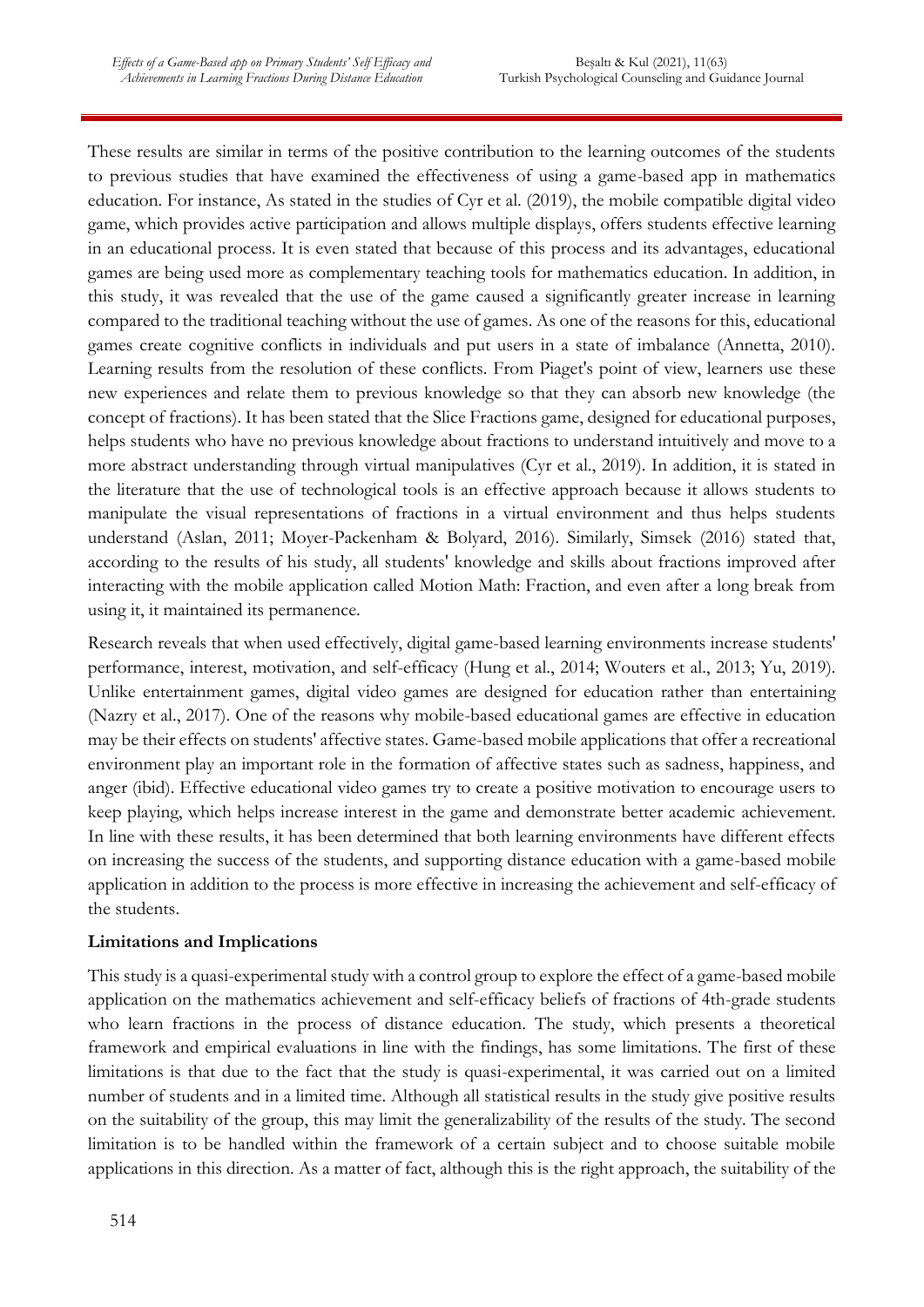preferred mobile application in future studies and the management of the process may lead to different results.

It is considered that this study has important contributions to both theory and practice in the field of mathematics education in terms of revealing the effectiveness and benefits of technology use in mathematics education and a digital game-based mobile application supported mathematics education applications. In line with the purpose of the study, we can state that a digital game-based application contributes to students' associating mathematics with daily life, embodying abstract concepts and making sense of these concepts in the teaching of fractions, which is one of the complex and difficult subjects of mathematics. As a matter of fact, this situation is an indicator of the success achieved, as well as the positive development in students' self-efficacy perceptions. On the other hand, the main source of the experimental group being much more successful than the control group as a result of the study may be the mobile application or teaching method used. Although it is very difficult to give a clear answer to this situation, which is also seen as one of the limitations of the study, it is possible to say that all elements in the implementation process have the potential to affect success, according to the findings obtained from this research. In this direction, based on the results obtained from the research;

- Using mobile technologies that can be used anytime and anywhere, as well as digital video games that allow learning while having fun, in mathematics education,
- Supporting the processing of mathematical subjects by establishing a connection with real-life with appropriate methods and techniques,
- Supporting the use of technology and accompanying applications in the process that will contribute to the teaching of mathematics by students,
- Carrying out similar studies in other levels of education and other mathematics subjects,

recommendations are made.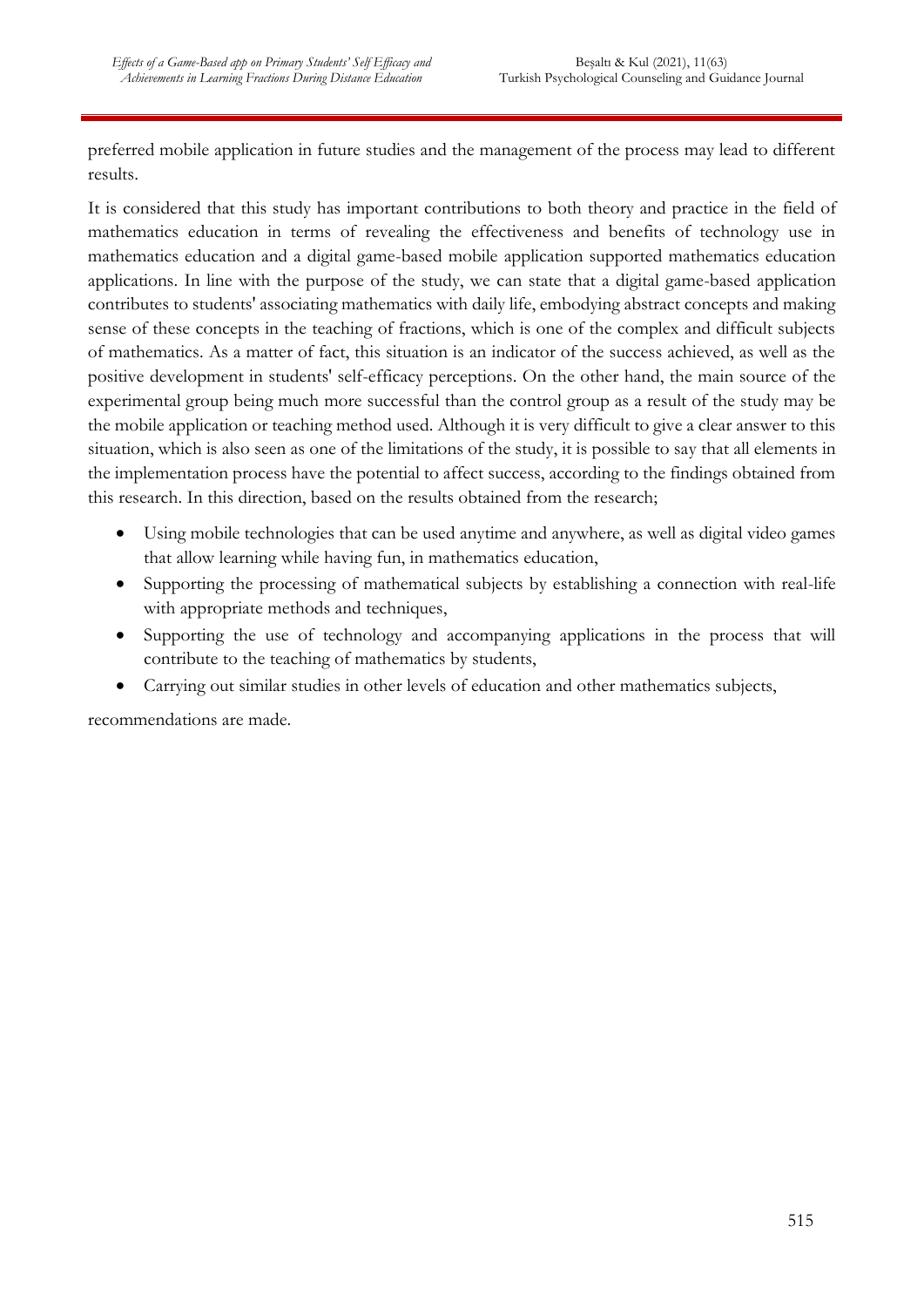#### **REFERENCES**

- Aksu, Z. & Konyalıoğlu, A.C. (2015). Sınıf öğretmen adaylarının kesirler konusundaki pedagojik alan bilgileri [Pre-Service Primary School Teachers' Pedagogical Content Knowledge In Fractions]. *Kastamonu Education Journal. 23*(2), 723-738. <https://dergipark.org.tr/tr/pub/kefdergi/issue/22599/241424>
- Alacaci, C. (2015). Öğrencilerin kesirler konusundaki kavram yanılgıları [Students'misconceptions about fractions]. In E. Bingölbali, & M. F. Özmantar (Eds.), *İlköğretimde karşılaşılan matematiksel zorluklar ve çözüm öneriler*  [*Mathematical difficulties encountered in primary education and Suggestions*]. Ankara: PegemA.
- Annetta, L. A. (2010). The "I's" have it: A framework for serious educational game design. *Review of General Psychology*, *14*(2), 105-112. [https://doi.org/10.1037/a0018985](https://doi.org/10.1037%2Fa0018985)
- Bailey, D. H., Hoard, M. K., Nugent, L., & Geary, D. C. (2012). Competence with fractions predicts gains in mathematics achievement. *Journal of Experimental Child Psychology, 113*(3), 447–455. [https://doi.org/10.1016/j.jecp.2012.06.004.](https://doi.org/10.1016/j.jecp.2012.06.004)
- Bandura, A. (1982). Self-efficacy mechanism in human agency. A*merican Psychologist, 37(*2), 122-147. [https://doi.org/10.1037/0003-066X.37.2.122](https://psycnet.apa.org/doi/10.1037/0003-066X.37.2.122)
- Bandura, A. (1997). *Self-efficacy: The exercise of control*. New York: W.H. Freeman.
- Berch, D. B., & Mazzocco, M. M. (2007). *Why is math so hard for some children? The nature and origins of mathematical learning difficulties and disabilities*. Brookes Publishing Company.
- Bonne, L., & Johnston, M. (2016). Students' beliefs about themselves as mathematics learners. *Thinking Skills and Creativity, 20*, 17-28.<https://doi.org/10.1016/j.tsc.2016.02.001>
- Brousseau, G., Brousseau, N., & Warfield, V. (2004). Rationals and decimals as required in the school curriculum. Part 1: rationals as measurements*. The Journal of Mathematical Behavior, 23*(1), 1–20. [https://doi.org/10.1016/j.jmathb.2003.12.001](https://psycnet.apa.org/doi/10.1016/j.jmathb.2003.12.001)
- Bruce, C. D., & Ross, J. (2009). Conditions for effective use of interactive online learning objects: The case of a fractions computer-based learning sequence. *Electronic Journal of Mathematics and Technology*, *3*(1). [https://php.radford.edu/~ejmt/deliverAbstract.php?paperID=eJMT\\_v3n1p2](https://php.radford.edu/~ejmt/deliverAbstract.php?paperID=eJMT_v3n1p2)
- Bulgar, S. (2003). Children's sense making of division of fractions. *The Journal of Mathematical Behavior*, *20*(3), 319- 334. [https://doi.org/10.1016/S0732-3123\(03\)00024-5](https://doi.org/10.1016/S0732-3123(03)00024-5)
- Büyüköztürk, Ş., Çakmak, E., Akgün, Ö. E., Karadeniz, Ş., & Demirel, F. (2008). *Bilimsel Araştırma Yöntemleri* [*Scientific Research Methods*]. Ankara: Pegem A Yayıncılık.
- Cajori, F. (1999). *A History of Mathematics*. New York. The Macmillan Company.
- Carr, J. (2012). Does math achievement h'APP'en when iPads and game-based learning are incorporated into fifthgrade mathematics instruction? *Journal of Information Technology Education: Research*, *11*(1), 269-286. <http://www.jite.org/documents/Vol11/JITEv11p269-286Carr1181.pdf>
- Charalambous C. Y., & Pitta-Pantazi, D. P. (2005). Revisiting a theoretical model on fractions: Implications for teaching and research. In Chick, H.L. and Vincent, J. L. (Eds.), *Proceedings of the 29th Conference of the International Group for the Psychology of Mathematics Education* (Vol 2), pp. 233 – 240.
- Cohen, L., & Manion, L. (1994). *Research Methods in Education* (4th ed.). London: Routledge
- Cramer, K., & Whitney, S. (2010). Learning rational number concepts and skills in elementary school classrooms. In D. V. Lambdin & F. K. Lester, Jr. (Eds.), *Teaching and learning mathematics: Translating research for elementary school teachers* (pp. 15–22). Reston, VA: NCTM.
- Cramer, K., Wyberg, T., & Leavitt, S. (2008). The role of representations in fraction addition and subtraction. *Mathematics Teaching in The Middle School*, 13(8), 490-496.<https://doi.org/10.5951/MTMS.13.8.0490>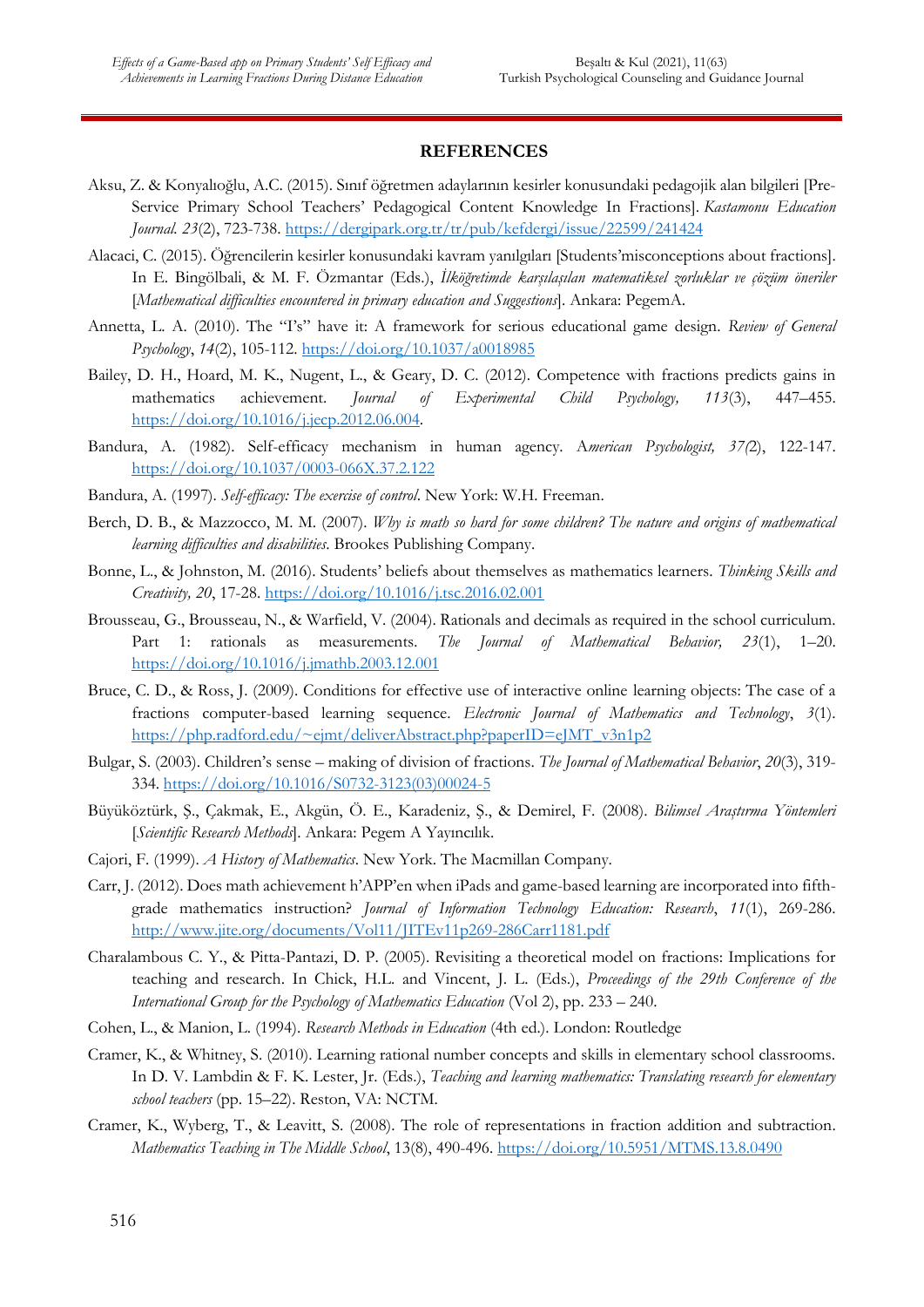- Cyr, S., Charland, P., Riopel, M., & Bruyère, M.H. (2019). Integrating a game design model in a serious video game for learning fractions in mathematics. *Journal of Computers in Mathematics and Science Teaching, 38*(1), 5-29. Waynesville, NC USA: Association for the Advancement of Computing in Education (AACE). <https://www.learntechlib.org/primary/p/183506/>
- Cyr, S., Charland, P., Riopel, M., & Bruyère, M.-H. (2019). Integrating a game design model in a serious video game for learning fractions in mathematics. *Journal of Computers in Mathematics and Science Teaching, 38*(1), 5– 29. <https://www.learntechlib.org/primary/p/183506/>
- DeWolf, M., Bassok, M., & Holyoak, K. J. (2015). Conceptual structure and the procedural affordances of rational numbers: Relational reasoning with fractions and decimals. *Journal of Experimental Psychology: General, 144*(1), 127–150.<https://doi.org/10.1037/xge0000034>
- Dickson, L., Brown, M., & Gibson, O. (1993). *Children learning mathematics: A teachers guide to recent research*. London: Schools Council Publications.
- Eroğlu, D., Camcı, F., & Tanışlı, D. (2019). Hypothetical learning trajectory to the development of sixth grade students' knowledge about fractions and addition-subtraction in fractions. *PAU Journal of Education, 45*, 116- 143. <https://doi.org/10.9779/PUJE.2018.225>
- Fabian, K., Topping, K. J., & Barron, I. G. (2016). Mobile technology and mathematics: Effects on students' attitudes, engagement, and achievement. *Journal of Computers in Education, 3(*1), 77–104. <https://doi.org/10.1007/s40692-015-0048-8>
- Gabriel, F. C., Coché, F., Szucs, D., Carette, V., Rey, B., & Content, A. (2013). A componential view of children's difficulties in learning fractions. *Frontiers in psychology*, *4*, 715. <https://doi.org/10.3389/fpsyg.2013.00715>
- Haser, Ç., & Ubuz, B. (2003). Student's conception of fractions: a study of 5th grade students. *Hacettepe University Journal of Faculty of Education*, *24*(24), 64-69. [http://efdergi.hacettepe.edu.tr/yonetim/icerik/makaleler/909](http://efdergi.hacettepe.edu.tr/yonetim/icerik/makaleler/909-published.pdf) [published.pdf](http://efdergi.hacettepe.edu.tr/yonetim/icerik/makaleler/909-published.pdf)
- Hecht, S. A., & Vagi, K. J. (2012). Patterns of strengths and weaknesses in children's knowledge about fractions. *Journal of Experimental Child Psychology, 111*(2), 212-222. <https://doi.org/10.1016/j.jecp.2011.08.012>
- Hecht, S. A., Vagi, K. J., & Torgesen, J. K. (2007). Fraction skills and proportional reasoning. In D. B. Berch & M. M. M. Mazzocco (Eds.), *Why is mathematics so hard for some children? The nature and origins of mathematics learning difficulties and disabilities* (pp.121–132). Baltimore, MD: Paul H. Brookes.
- Hung, C. M., Huang, I., & Hwang G. J. (2014). Effects of digital game-based learning on students' selfefficacy, motivation, anxiety, and achievements in learning mathematics. *Journal of Computers in Education*, *1*(2–3), 151– 166. <https://doi.org/10.1007/s40692-014-0008-8>
- İpek, A.S., Işık, C., & Albayrak, M. (2005). Conceptual performance of prospective primary teachers on operations with fractions. *Kazım Karabekir Eğitim Fakültesi Dergisi, 1*, 537-547. <https://dergipark.org.tr/tr/download/article-file/31446>
- Jones, J. C. (2012). *Visualizing elementary and middle school mathematics methods*. USA: John Wiley & Sons.
- Kauchak, D., P. ve Eggen, P., D. (1998). *Learning and teaching*. Third Edition. Boston: Allyn and Bacon.
- Kerslake, D. (1986). *Fractions: Children's strategies and errors. A report of the strategies and errors in secondary mathematics project*. Windsor, Berkshire, England: NFER – NELS.
- Lamon, S. J. (2012). *Teaching fractions and ratios for understanding: Essential knowledge and instructional strategies for teachers*. New York: Routledge/Taylor & Francis Group.
- Lee, Y. L. (2010). Enhancement of Fractions from Playing a Game*. New Zealand mathematics magazine*, *47*(1), 30-40. [www.merga.net.au/documents/Lee\\_RP09.pdf.](http://www.merga.net.au/documents/Lee_RP09.pdf)
- Leung I. K. C., & Carbone R. E. (2013). Pre-service teachers' knowledge about fraction division reflected through problem posing. *The Mathematics Educator, 14*(1-2), 80-92.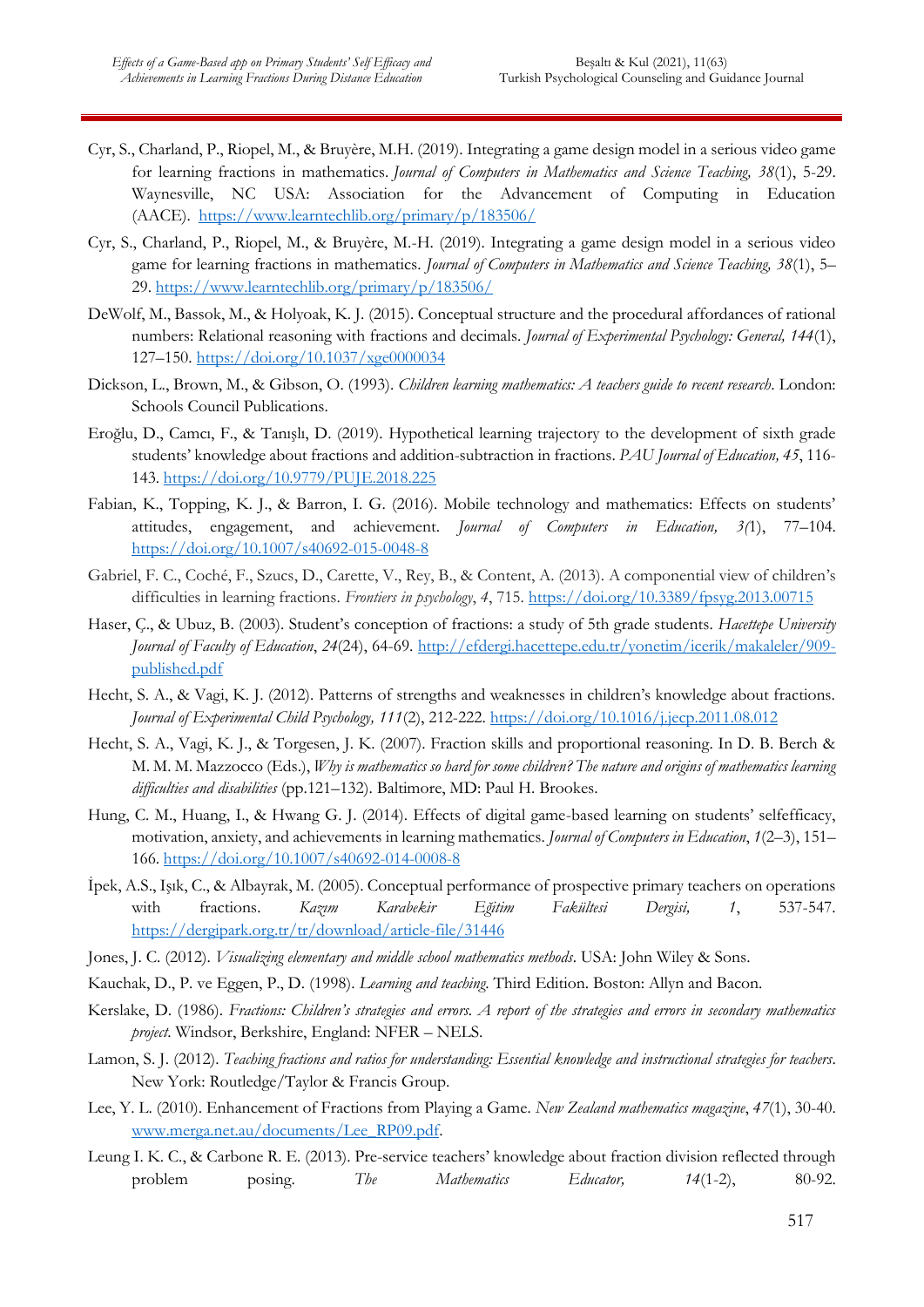[https://repository.eduhk.hk/en/publications/pre-service-teachers-knowledge-about-fraction-divisions](https://repository.eduhk.hk/en/publications/pre-service-teachers-knowledge-about-fraction-divisions-reflected-5)[reflected-5](https://repository.eduhk.hk/en/publications/pre-service-teachers-knowledge-about-fraction-divisions-reflected-5)

- Long, C. T., DeTemple, D. W., & Millman, R. S. (2015). *Mathematical reasoning for elementary teachers* (7th. Edition). UK: Pearson Education Limited.
- Lortie Forgues, H., Tian, J., & Siegler, R. S. (2015). Why is learning fraction and decimal arithmetic so difficult?. *Developmental Review*, 38, 201–221. [https://doi.org/10.1016/j.dr.2015.07.008](https://psycnet.apa.org/doi/10.1016/j.dr.2015.07.008)
- Masek, M., Boston, J., Lam, C., & Corcoran, S. (2017). Improving mastery of fractions by blending video games into the math classroom. *Journal of Computer Assisted Learning, 33*(5), 486– 499. [https://doi.org/10.1111/jcal.12194.](https://doi.org/10.1111/jcal.12194)
- Milli Eğitim Bakanlığı [MEB]. (2018). Matematik Dersi Öğretim Programı (İlkokul ve ortaokul 1, 2, 3, 4, 5, 6, 7 ve 8. sınıflar) [Turkish 1-8 grade mathematics curriculum]. [http://mufredat.meb.gov.tr/ProgramDetay.aspx?PID=329.](http://mufredat.meb.gov.tr/ProgramDetay.aspx?PID=329)
- Moyer-Packenham, P. S., & Bolyard, J. J. (2016). Revisiting the definition of a virtual manipulative. In P. S. Moyer-Packenham (Ed.), *International perspectives on teaching and learning mathematics with virtual manipulatives* (pp. 3–23). Springer.
- Musti-Rao, S., & Plati, E. (2015). Comparing two classwide interventions: Implications of using technology for increasing multiplication fact fluency. *Journal of Behavioral Education*, *24* (4), 418-437. [https://doi.org/10.1007/s10864-015-9228-x](https://psycnet.apa.org/doi/10.1007/s10864-015-9228-x)
- Naiser, E. A., Wright, W. E., & Capraro, R. M. (2003). Teaching fractions: Strategies used for teaching fractions to middle grade students. *Journal of Research in Childhood Education, 18*(3), 193-198. <https://doi.org/10.1080/02568540409595034>
- Nazry, N., Nazrina, M., & Romano, D. M. (2017). Mood and learning in navigation based serious games. *Computers in Human Behavior*, 73, 596–604. <https://doi.org/10.1016/j.chb.2017.03.040>
- Ni, Y., & Zhou, Y. D. (2005). Teaching and learning fraction and rational numbers: the origins and implications of whole number bias. *Educional Psychologist*, 40(1), 27–52[. https://doi.org/10.1207/s15326985ep4001\\_3](https://doi.org/10.1207/s15326985ep4001_3)
- Olkun, S., & Toluk Uçar, Z. (2014). *İlköğretimde etkinlik temelli matematik öğretim*i [Activity-based mathematics teaching in primary education] (6. Ed.). Ankara: Eğiten Kitap Yayınları.
- Pesen, C. (2007). *Students' misconceptions about fractions. Education and Science, 32*(143), 79-88. <http://egitimvebilim.ted.org.tr/index.php/EB/article/view/833/186>
- Peters, M. L. (2013). Examining the relationships among classroom climate, self-efficacy, and achievement in undergraduate mathematics: A multi-level analysis. *International Journal of Science and Mathematics Education, 11*(2), 459–480. <https://doi.org/10.1007/s10763-012-9347-y>
- Reychav, I., & Wu, D. (2014). Exploring mobile tablet training for road safety: A uses and gratifications perspective. *Computers & Education, 71*, 43–55. <https://www.learntechlib.org/p/200573/>
- Riconscente, M. (2011). *Mobile learning game improves 5th graders' fractions knowledge and attitudes*. Los Angeles, CA: GameDesk Institute.
- Riconscente, M. M. (2013). Results from a controlled study of the iPad fractions game Motion Math. *Games and Culture, 8*(4), 186-214. [https://doi.org/10.1177/1555412013496894](https://doi.org/10.1177%2F1555412013496894)
- Siegler, R. P., Carpenter T., Fennell F., Geary D., Lewis J., Okamoto Y., Thompson L., & Wray J. (2010). *Developing effective fractions instruction for kindergarten through 8th grade* (NCEE 2010-4039). Washington, DC: U.S. Department of Education, Institute of Education Sciences, National Center for Education Evaluation and Regional Assistance.
- Siegler, R. S., Fazio, L. K., Bailey, D. H., & Zhou, X. (2013). Fractions: the new frontier for theories of numerical development. *Trends in cognitive sciences*, *17*(1), 13-19. <https://doi.org/10.1016/j.tics.2012.11.004>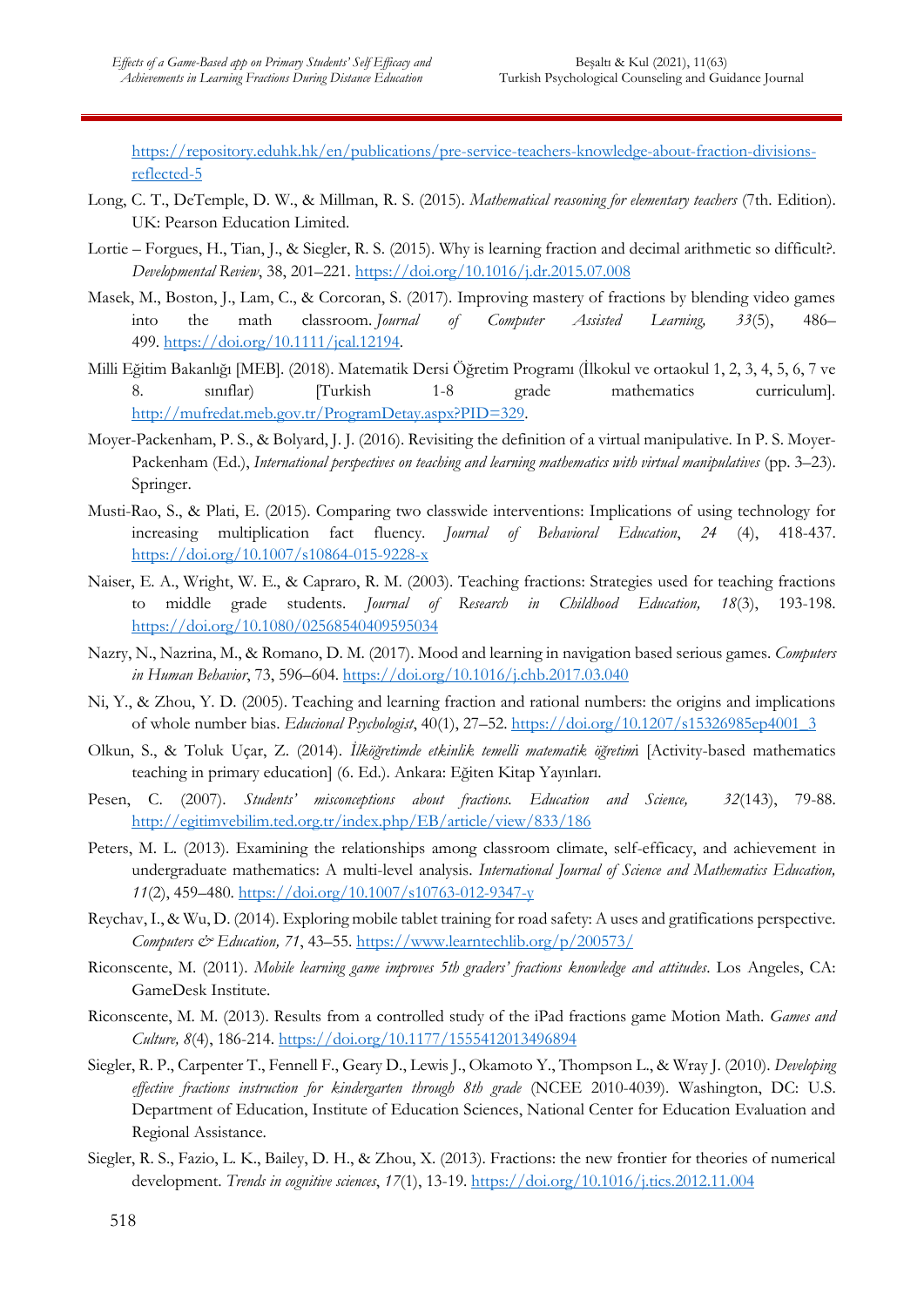- Siegler, R. S., Thompson, C. A., & Schneider, M. (2011). An integrated theory of whole number and fractions development. *Cognitive Psychology*, *62*(4), 273 – 296. <https://doi.org/10.1016/j.cogpsych.2011.03.001>
- Simsek, O. (2016). *Use of a game-based app as a learning tool for students with mathematics learning disabilities to increase fraction knowledge/skill* [Unpublished Doctoral dissertation]. University of South Florida.
- Sowder, J. T. (1995). Instructing for rational number sense. In J. T. Sowder & B. P. Schappelle (Eds.), Providing a foundation for teaching mathematics in the middle grades (pp. 15-30). Albany, NY: State University of New York Press.
- Soylu Y., & Soylu, C. (2005). Learning difficulties of 5th class in primary education at fractions: Ordering, adding, subtraction, multiplication in fraction and problems related to fraction. *Erzincan University Journal of Education Faculty, 7*(2), 101-117. <https://dergipark.org.tr/tr/pub/erziefd/issue/6005/80075>
- Suh, J. M., & Moyer-Packenham, P. S. (2008). Suh, J. M., & Moyer-Packenham, P. S. (2008, July). Scaffolding special needs students' learning of fraction equivalence using virtual manipulatives. In O. Figueras, J. L. Cortina, S. Alatorre, T. Rojano, & A. Sepulveda (Eds.), *Proceedings of the 32nd annual conference of the International Group for the Psychology of Mathematics Education* (PME) (Vol. 4, pp. 297-304), Morelia, Mexico
- Uz, İ. (2018). *Investigation of 5th grade of middle school students' self-efficacy toward fractions* [Unpublished Master Thesis]. Dokuz Eylül University.
- Van de Walle, J. A., Karp, K. S., & Bay-Williams, J. M. (2013). *Elementary and middle school mathematics: Teaching developmentally* (8th ed.). Upper Saddle River, NJ: Pearson.
- Van Hoof, J., Degrande, T., Ceulemans, E., Verschaffel, L., & Van Dooren, W. (2018). Towards a mathematically more correct understanding of rational numbers: A longitudinal study with upper elementary school learners. *Learning and Individual Differences*, *61*, 99–108. [https://doi.org/10.1016/j.lindif.2017.11.010.](https://doi.org/10.1016/j.lindif.2017.11.010)
- Watts, T. W., Duncan, G. J., Siegler, R. S., & Davis-Kean, P. E. (2014). What's past is prologue relations between early mathematics knowledge and high school achievement. *Educational Researcher*, *43*(7), 352-360. [https://doi.org/10.3102/0013189X14553660](https://doi.org/10.3102%2F0013189X14553660)
- Wouters, P., Van Nimwegen, C., Van Oostendorp, H., & Van Der Spek, E. D. (2013). A meta-analysis of the cognitive and motivational effects of serious games. *Journal of Educational Psychology, 105*(2), 249–265. <https://doi.org/10.1037/a0031311>
- Yu, Z. (2019). A meta-analysis of use of serious games in education over decade*. International Journal of Computer Games Technology, 1*, 1–8.<https://doi.org/10.1155/2019/4797032>
- Zhang, M., Trussell, R. P., Gallegos, B., & Asam, R. R. (2015). Using math apps for improving student learning: An exploratory study in an inclusive fourth grade classroom. *Techtrends: Linking Research And Practice To Improve Learning*, *59*(2), 32-39. <https://doi.org/10.1007/s11528-015-0837-y>